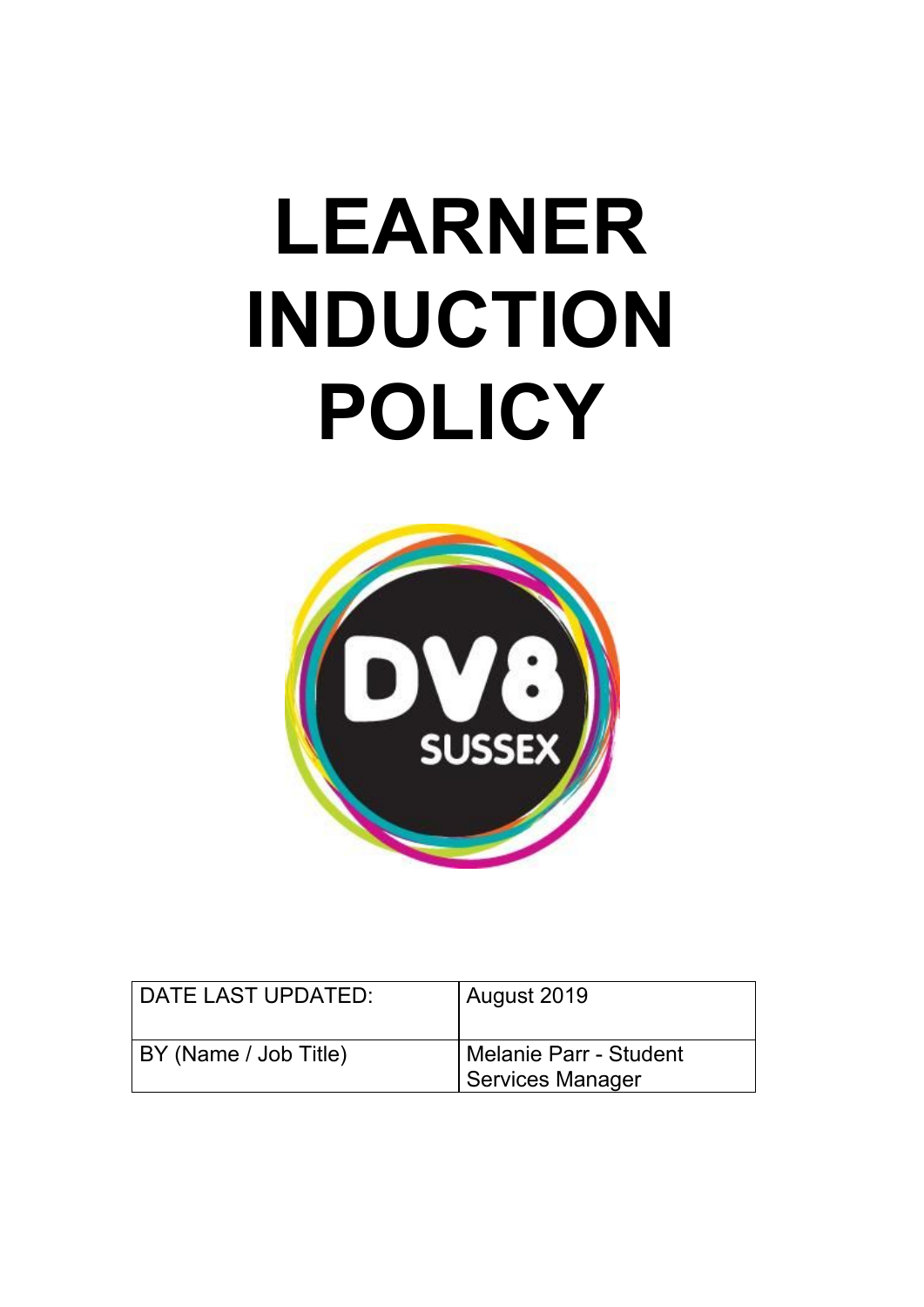# **LEARNER INDUCTION POLICY**

#### **Purpose**

Dv8 Sussex believes that every learner, on every course, is entitled to a full and thorough induction. Good inductions are vital in ensuring learners feel safe, informed and included as well as making sure that accurate information on the expectations, privileges and staff/learner responsibilities are understood.

This policy is agreed by Course Managers and the Senior Management Team as detailing the most important aspects of a learner induction. Following this guide will ensure that all tutors are delivering a standardised induction to students across the organisation and that every learner has access to the correct information at the start of their course, helping them get the best from their time at Dv8 Sussex.

Induction will consist of:

- Introduction to Dv8 powerpoint and session Day 1
- Behaviour and disciplinary information
- Key timetable for the course with milestones and assessment points
- Other key dates eg. parents evenings, exam week
- Bursary information
- Safeguarding session and task for students week 2
- Careers session and task week 3
- Review of student handbook to check understanding
- Student Services and student support information

#### **Memorable and interesting**

Inductions are vital for new learners to fully understand the learning commitment they are entering in to. Tutors should make information sharing interesting and enjoyable and create as many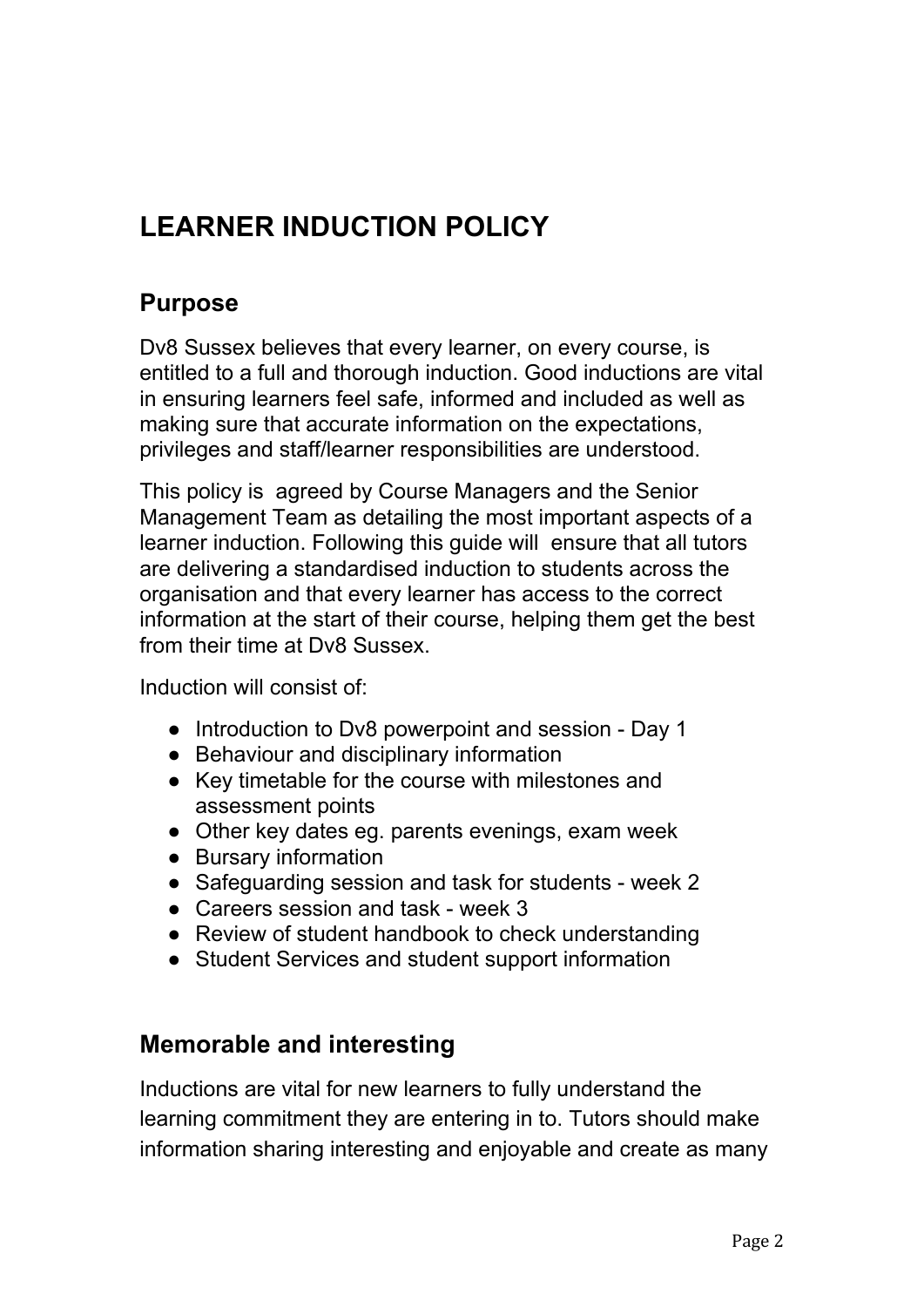opportunities for group work activities that promote group bonding as possible. A standardised powerpoint presentation will be available to all staff that covers key points. Learners should be able to recall information they were given at week one in week 20…

#### **Clear overview of the curriculum**

Learners should be given information on the qualifications and programmes of study they are following across the year. What is required of them to achieve the highest grades and how the qualifications fit into the wider world of employment or further education. Every learner should receive a timeline of the course, with key milestones and assessment points and details of planned events, visitors and trips. If these are not yet confirmed, mention of them without actual dates is sufficient.

## **Group Contract**

An agreement should be created between everyone involved in a programme of study that is signed and displayed and revisited regularly. Everyone should be able to hold each other to account if the agreement is not upheld. This activity should happen in the first week.

## **Employability Skills / Work experience**

Learners should be clear that this course is a step on the way to preparing for work in the creative industries. Explanation should be given on the expectations and standards of their chosen vocational interest area, and given as much information and insight as possible, using and understanding professional terms where appropriate. Inductions should set the tone for purposeful, regular and accurate careers advice and guidance. Details of the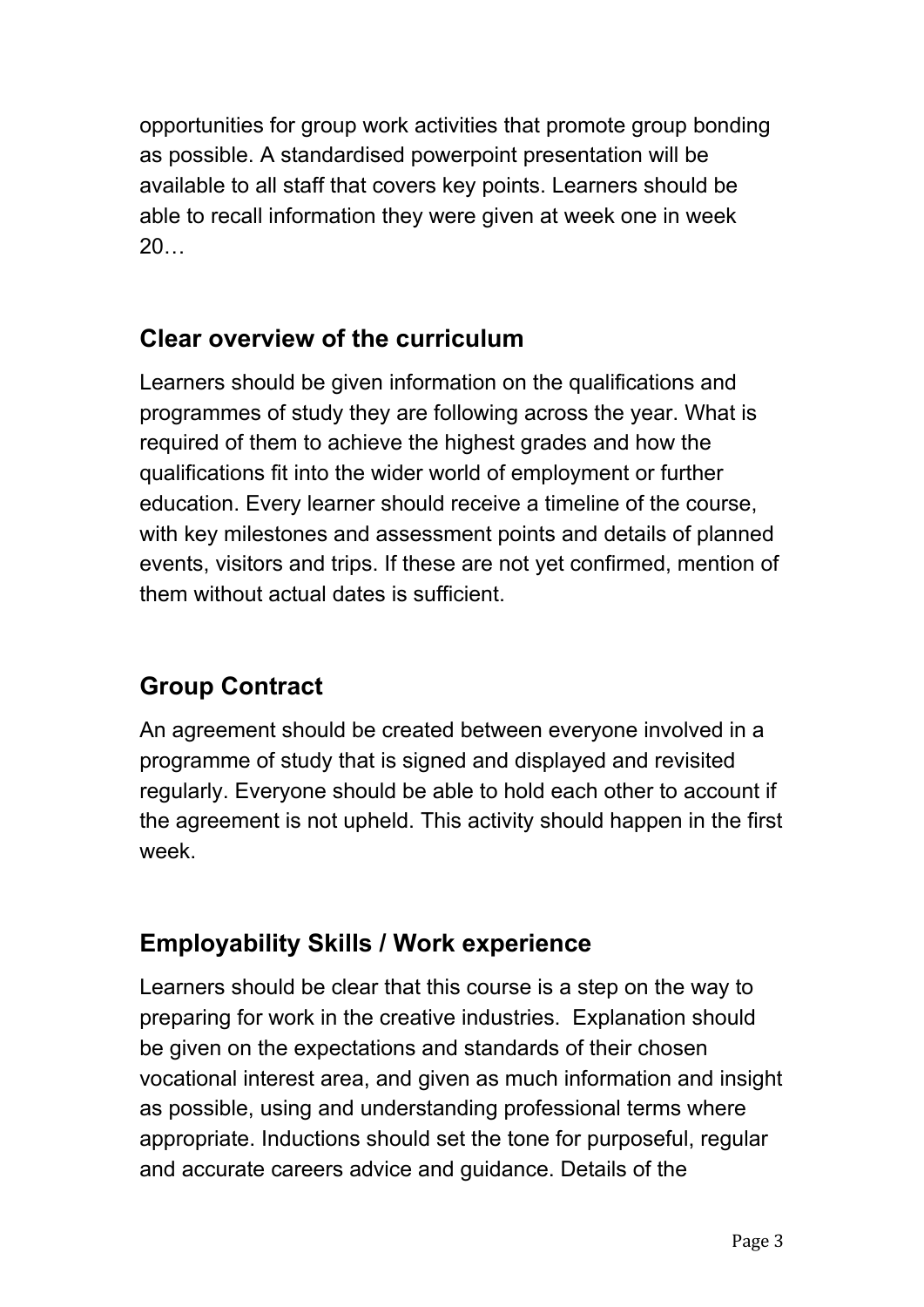expectations for work experience must be outlined and that students should be starting to think of possible placements themselves. The *Where are you Now? w*orksheet should be completed for each student. (See CEIAG guide for more info)

## **Policies & Procedures**

All learners should be made aware of the following policies and where they can be found on the DV8 website.

- Complaints / Grievances
- Attendance
- Disciplinary Action
- Appeals Process
- Safeguarding & Child Protection
- On Line safety
- Harassment & Bullying
- Equality & Diversity
- Health & Safety

## **Learner Impact / Student Voice**

Learners should understand that Dv8 Sussex operates for them and that their input in to how we run, what we offer and how we deliver is vital to us. Learner feedback is encouraged at all times, with structured opportunities throughout the year for capturing learners' views on a number of issues.

## **Accessible Information**

Learners are entitled to have information presented in a way that is clear and easy to understand. Details should be given on where electronic and physical information is stored, accessing virtual learning environments and which staff they can speak to if they have a question or query about something specific.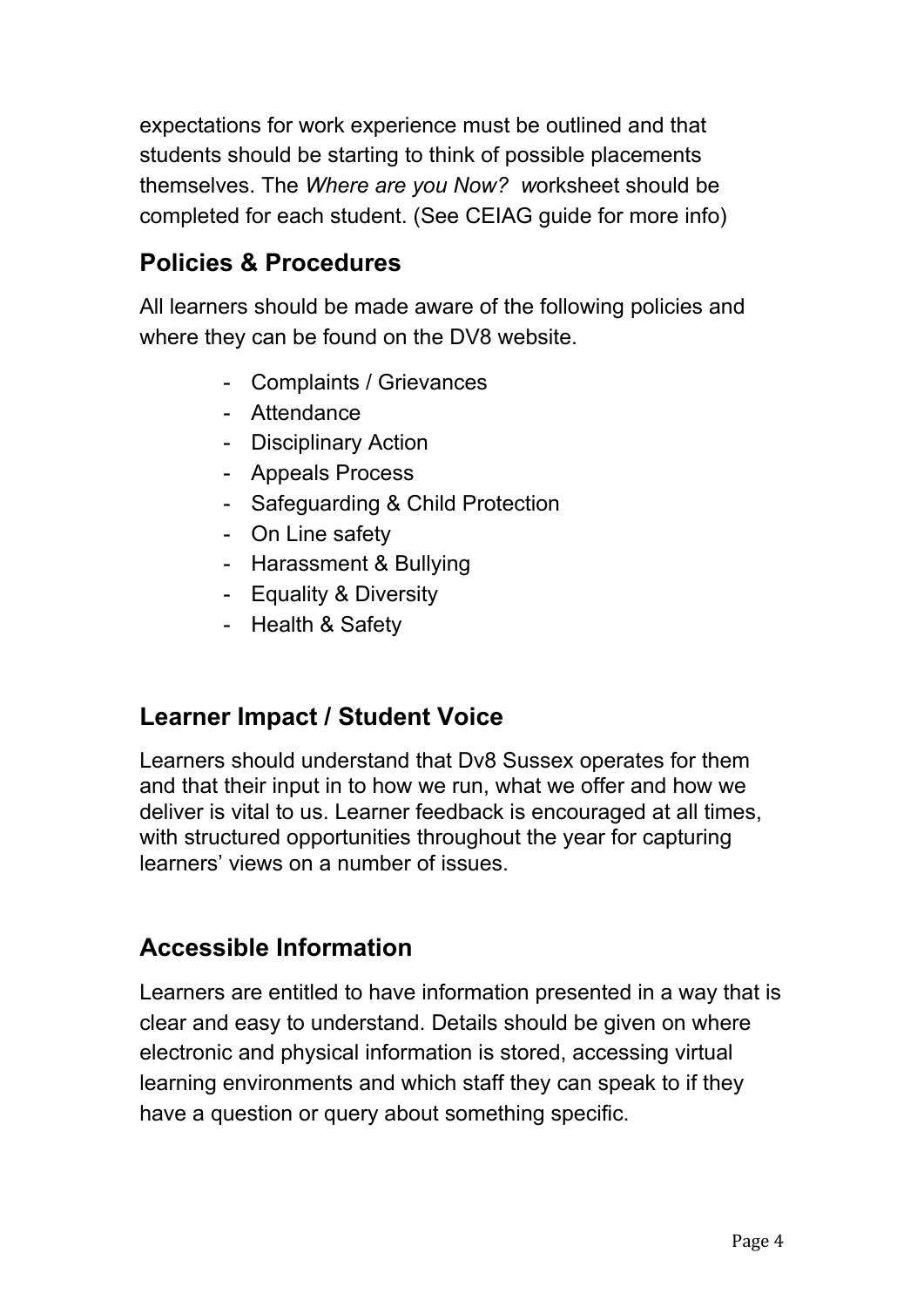## **Consent**

All learners must complete a consent / permissions form at the start of their course. This is usually completed at enrollment. Any learner aged 16+ is able to sign the form for themselves. Any learner aged under 16 must seek the signature and consent of a legal guardian. Learner must understand that they are giving or withholding their permission to go on trips, to undertake the full programme of study and have their work, photo and name used in Dv8 Sussex publicity. Staff should be aware of any student in their class who have not given photo permissions and be mindful of this throughout the year.

## **Safeguarding and child protection**

Dv8 Sussex has a 'duty of care' to its learners and they need to understand what safeguarding is, and that it is the responsibility of all staff and **learners** to report anything that may be considered to ba a concern or harmful to themselves or others.

Learners should be given the safeguarding session including a quiz and this completed as part of induction programme . It will include scenarios and information on how they should report this and understand the safety implications to themselves and others if this goes unreported. Key explanation is that if a student raises a concern it will have to be passed to Safeguarding Lead and CANNOT be kept secret.

Learners should understand that Dv8 Sussex staff are on hand to support them if they are concerned about any aspect of their welfare and personal and social development.

# **Bursary & Hardship Funds**

Learner should understand whether they are entitled to apply for a guaranteed bursary or to the hardship fund. Clear information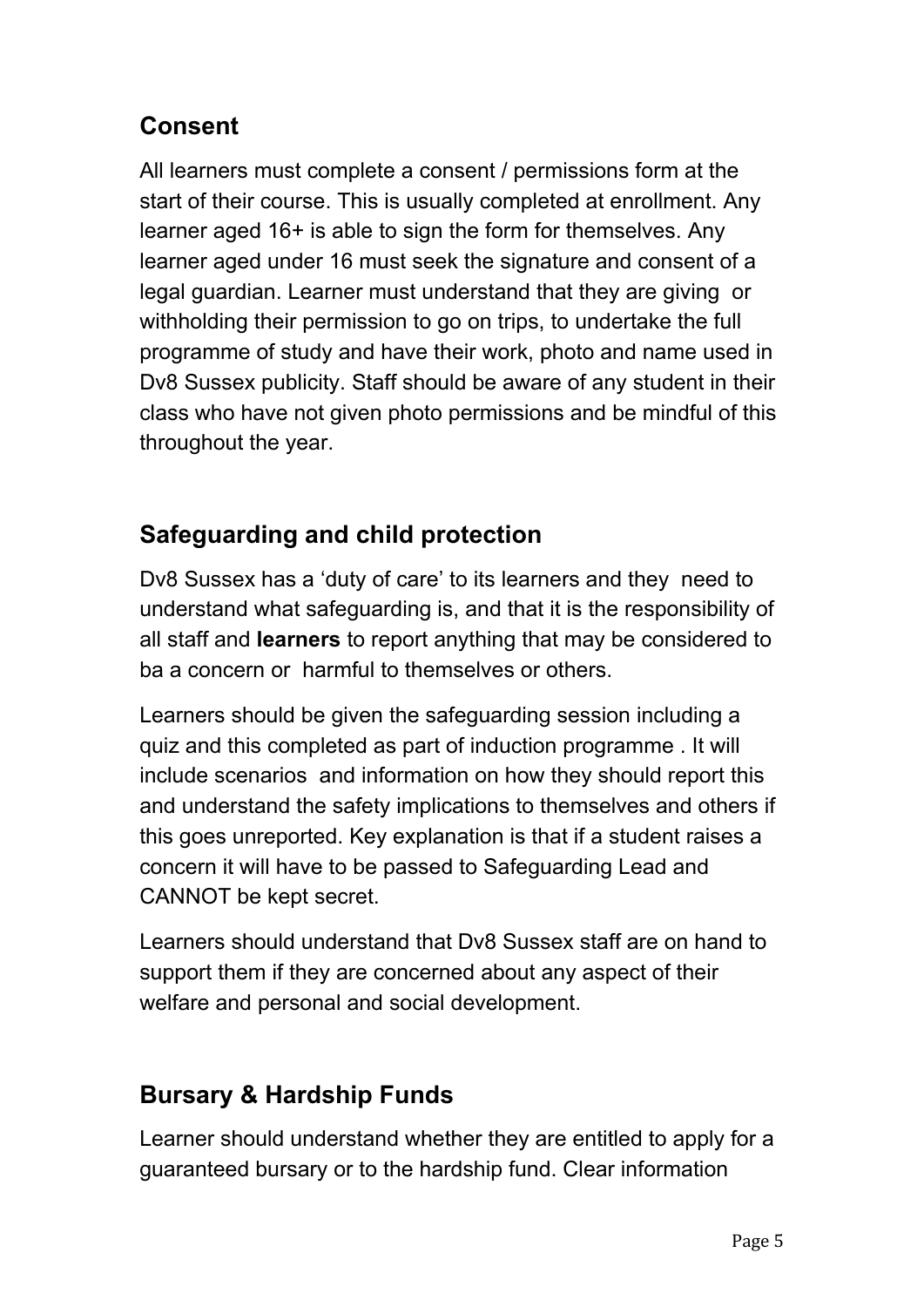should be supplied by Centre Managers throughout the induction period, but all delivery staff have a duty to understand the criteria. Learners must be made aware in class that their attendance directly impacts on their payments.

#### **Creative Processes**

Dv8 Sussex courses are all about following creative processes, problem solving, lateral thinking, enterprise and creating tangible products. Learners should be aware of the different ways of learning at Dv8 Sussex and how they can make the most of on-hand industry professional to help them get to where they want to be.

## **What does good practice look like at Dv8 Sussex?**

Dv8 Sussex should provide a consistent and enjoyable experience for all learners, with the tone and scope of every course set out at induction. The following information is intended to outline what outstanding inductions look like.

Small collaborative projects to help create group dynamics

- Trips / visits in the first week of a course
- Practical, hands on tasks (not always involving computers) at the start of courses
- Having the first few weeks of a course mirroring the wider course (on a smaller scale) to help learners build confidence

Inductions must be exciting and should ensure that learners want to keep coming back week after week. Following tips and sharing ideas with colleagues will help build an induction suitable for each course at Dv8 Sussex and will help improve the quality of experience for all learners.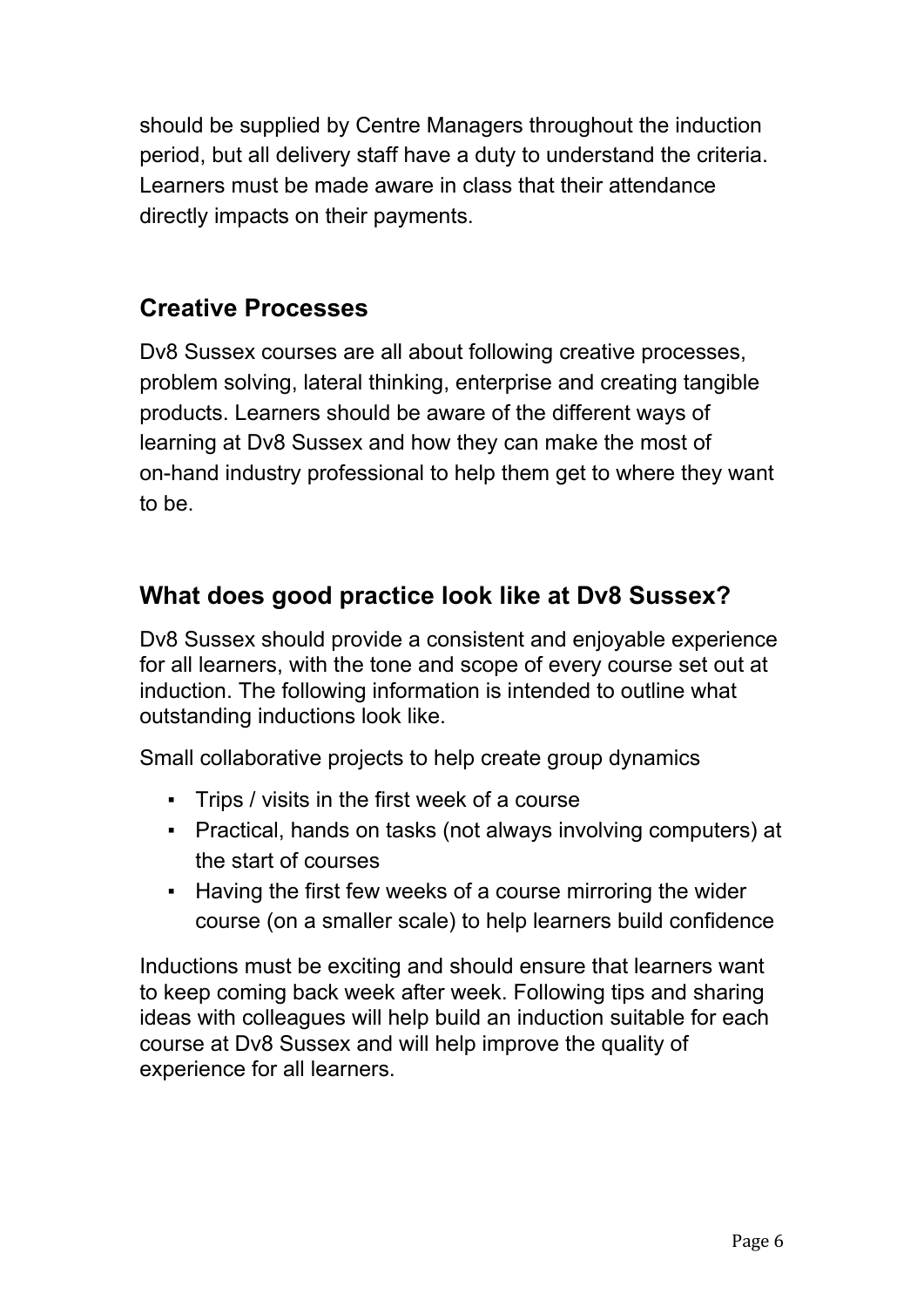# The ABSOLUTES for **outstanding** inductions

Dv8 Sussex Course Managers have agreed on four things that absolutely have to be present in an induction.

- 1) A series of fun, diverse and enriching activities that foster a positive group dynamic and create a sense of ownership of the course, the centre and resources
- 2) Observations and initial assessments that effectively record a learner's starting point (essentially, how ready are they for learning, where do they want to go and how will they know when they have got there?)
- 3) Methods to ensure that key information and learner policies are understood. Functional Skills assessments can be used to check comprehension
- 4) Inductions must be replicable so that every learner (regardless of start time) can still get everything they need to start the course properly

#### **Induction for Late starters :**

It may be that students join the course after the September start date. This could happen any time up to january and staff must ensure that these late starters are equally well supported to have a full induction.

Our own statistics have shown that those who join late, have a higher drop off rate / lower attainment rate than those that start on day one. Induction plays a huge part in retention as it equips